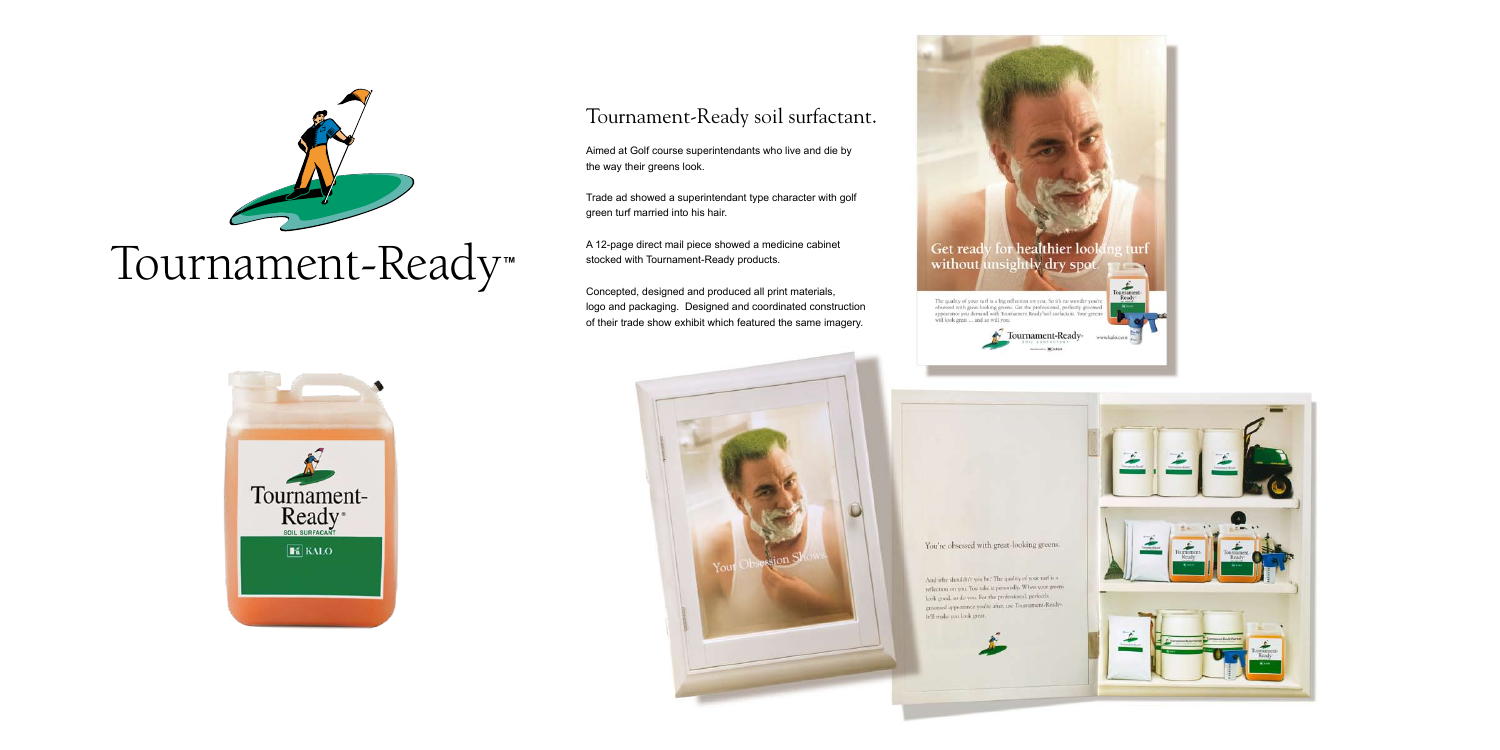## Weather the storm, beautifully.

With real-life color blends, textures and multiple-width shingles, DaVinci Slate has all the natural beauty of quarried slate. Even more beautiful, a DaVinci synthetic slate roof costs about 50% less than installed quarried slate. And at just 250 pounds per square shipped in collated bundles.… it's fast and easy to install. Plus, DaVinci Slate carries a high wind rating, Class A fire rating, Class 4 impact/hail rating and a 50-year warranty. It's a wonderful case of beauty and performance…. together under one roof.

**www.davinciroofscapes.com**



DaVinci Roofscapes

Synthetic slate and shake shingles

**Valuable Product" Award for the last two years running.** It's a wonderful case of beau

> Developed logo and position. Logo runs on all materials, Trade show exhibit and Vehicles.

Left: Single page ads which ran in My House magazine.

Right: Product sell sheet (Front and back)





**With real-life colors, textures and multiple-width shingles, DaVinci Slate has all the natural beauty of quarried slate. Even more beautiful, a DaVinci** 

Introducing a synthetic shake so lifelike, it fools even the toughest critic

**synthetic slate roof costs about 50% less than installed quarried slate. Plus, DaVinci Slate carries a high wind rating, Class A fire rating, Class 4 impact rating and a 50-year warranty. No wonder DaVinci Slate received Building Products "Most** 

> • 5/8" profile is over twice the thickness of other nthetic shakes.

> > • Extra thickness deepens hadow lines for authentic p-grade appearance.

• Produced in an equal mix 9", 8", 7", 6" and 4" shakes.

 • Creates a non-repeating, natural look … as opposed to the man-made look of other three-size-only synthetic shake

**and performance …. now together under one roof in Kansas City.**

**Elevating the roof to a thing of beauty.**

**www.davinciroofscapes.com**

A Renaissance in Roofing.

With real-life colors, textures and

multiple-width shingles, it's only natural to mistake DaVinci Shake for rough-hewn cedar. And with so many performance advantages, it's only logical to spec DaVinci over wood shake or other synthetics. In fact, DaVinci is the only

synthetic shake with a Class A fire rating, Class 4 impact/hail rating and high wind rating, as well as resistance to freeze/thaw, algae, fungus and insects – all backed by our 50-year warranty. Clearly, this is the smart roofing

**DAVINCI** 

choice…. even if no one notices.

## Beautiful by nature.

## Durable by design.

11320 W. 79th St. Lenexa, KS 66214 Toll-free: 800-DaVinci(328-4624) Phone: (913) 599-0766 Fax: (913) 599-0065 **www.davinciroofscapes.com**

### **Thickness**

 • Deep-grained surface exture also enhances natural beauty.

### **Multiple widths**

#### **Realistic colors**

- Available in three blends New Cedar, Autumn and Weathered Cedar.
- Each blend features five of DaVinci's 15 wood-tones, pre-collated into bundles for easy installation.



#### **Patented two-layer ColorSafe™ protection**

- One layer of UV protection embedded throughout the polymer.
- A second transparent coating applied on the surface of each shingle … like a high SPF nscreen to protect against sun damage.

#### **Engineered to last a lifetime**

- Custom-engineered polymer specifically formulated for the harshest outdoor conditions.
- Manufactured from 100% pure resin in order to assure consistency. (Other synthetic shingles are manu factured from recycled tires, milk bottles and even baby diapers.)

#### **Unsurpassed durability**

- Class A Fire Rating
- Class 4 Impact Rating
- High Wind Rating
- Resistant to Freeze/Thaw, Algae/Fungus and Insects • 50-year Material Warranty



# DaVinci Shake

The ideal blend of natural beauty and advanced technology.



DaVinci Shake synthetic shingles showcase nature's gorgeous colors and textures… while delivering a level of performance never before seen in a synthetic.

It's a beautiful blend indeed.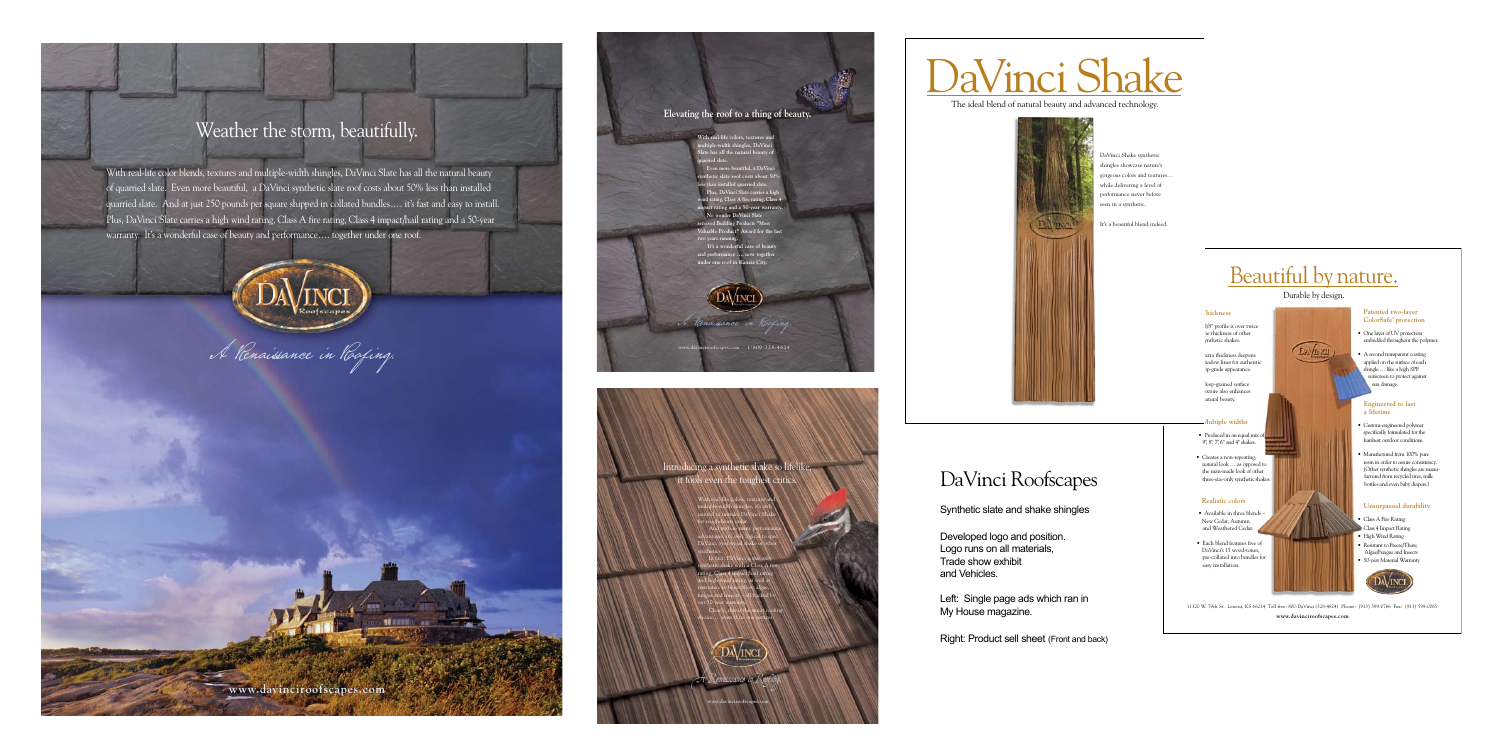





r our lives es, they are festive At other times, Libertofy.  $1.1$ 

## Landscape Design company

Logo design, ads, all printed materials, exhibit displays and vehicle signage.

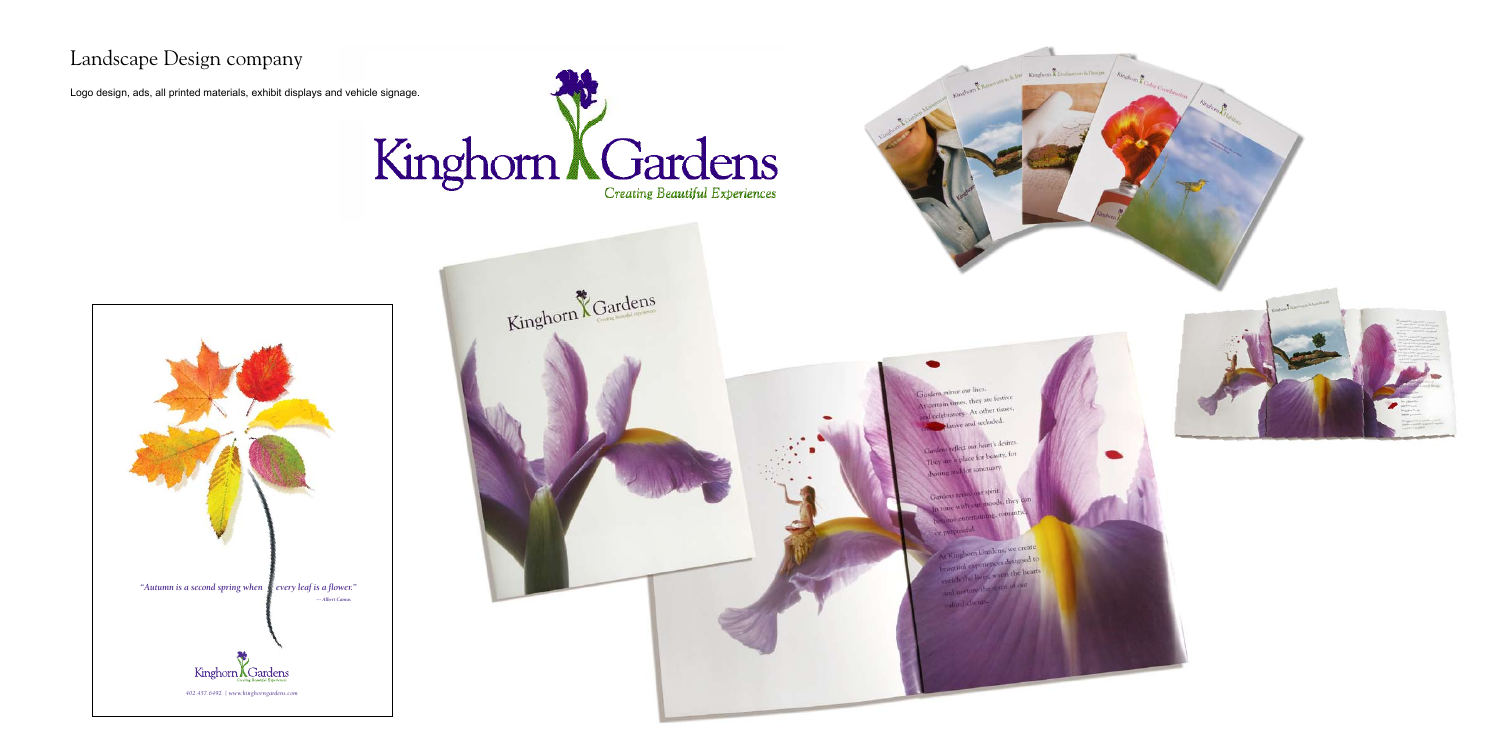## APAC Customer Services

Single point of contact inbound and outbound telemarketing company.

Marketing Services brochure with specific services brochure insert.